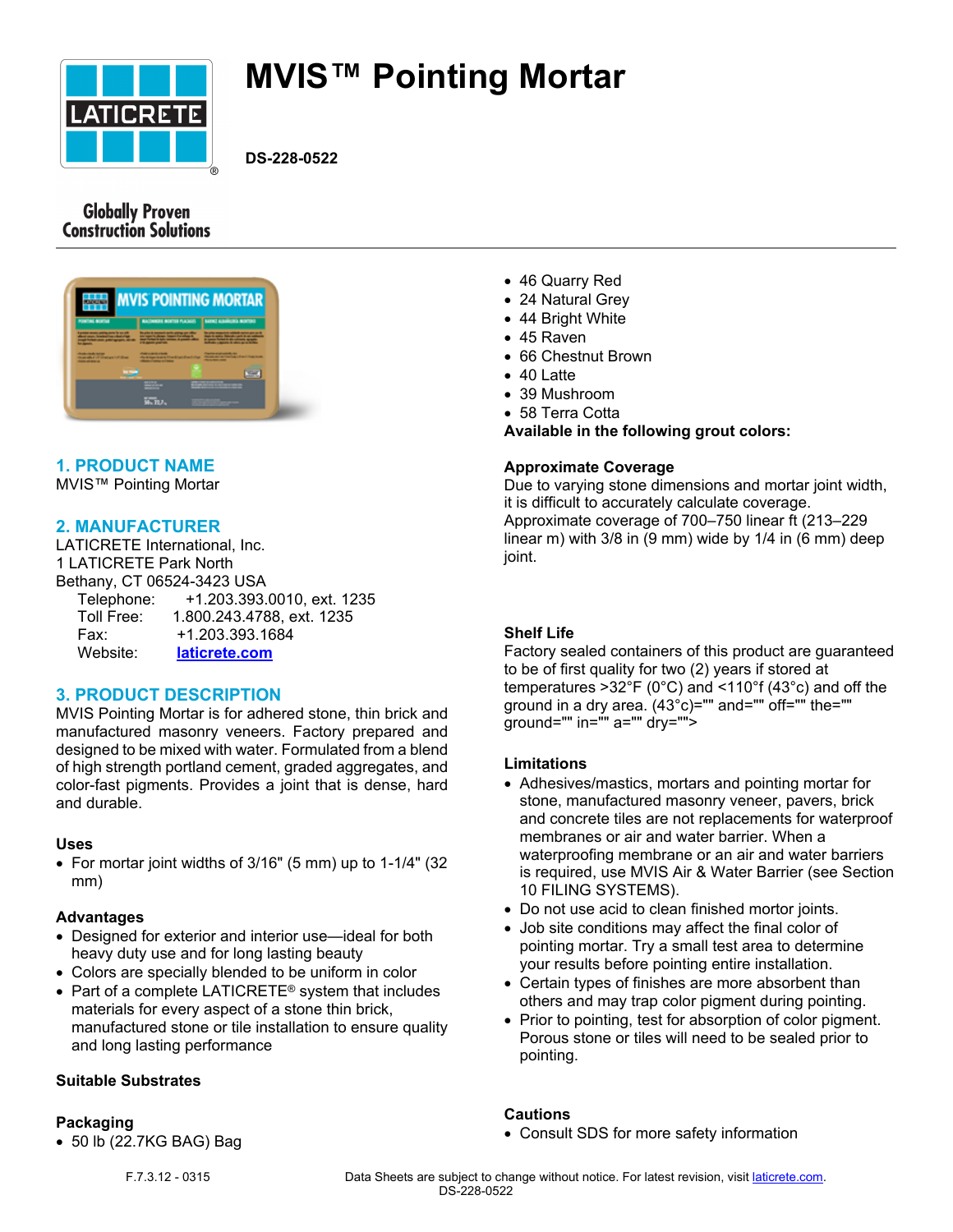- During cold weather, protect finished work from traffic until fully cured.
- Protect fresh pointing from rain. Allow mortar to cure for a minimum of 72 hours at 70°F (21°C) before exposing to rain.
- Contains portland cement and silica sand. Causes severe skin burns and eye damage. Wear protective gloves, clothing and eye protection. In case of contact, flush thoroughly with water.
- Do not take internally. Silica sand may cause cancer, respiratory irritation or serious lung problems. Do not breathe dust. Wear a respirator in dusty areas.
- Keep out of reach of children.

# **4. TECHNICAL DATA**



## **Applicable Standard**

- ASTM C 91 Standard Specification for Masonry Cement.
- This product has a cradle-to-gate (with options) Product-Specific (Type III) Environmental Product Declaration. The PCR review, life cycle assessment and declaration were independently verified by UL Environment in accordance with ISO 14025, ISO 14040 and ISO 14044.

### **Physical Properties**

| ASTM C91 Compressive | 3000-3500 psi (20.7- |
|----------------------|----------------------|
| Strength             | $\vert$ 24.1 MPa)    |

# **Working Properties**

MVIS™ Pointing Mortar mixed with Water at 70°F (21°C)

| Pot Life | 90 Minutes              |
|----------|-------------------------|
| Density  | 16.7 lb/gal (2.01 g/cc) |

Specifications subject to change without notification. Results shown are typical but reflect test procedures used. Actual field performance will depend on installation methods and site conditions.

# **5. INSTALLATION**

# **Surface Preparation**

Before starting to point, remove spacers and debris in joints and remove dust and dirt using a damp sponge. Do not leave water standing in joints. Substrate temperature must be between 40°F (4°C) and 90°F (32°C). Apply grout release or sealer if necessary.

### **Mixing**

Use approximately 4–5 qts (3.8–4.7 L) of clean potable water for 50 lbs (22.7 kg) of MVIS Masonry Pointing Mortar. Place water in a clean mixing container and add mortar slowly. Mix by hand or with a slow speed mixer to a smooth flowable consistency. Allow mortar to slake for 5 minutes. Remix mortar.

### **Pigmenting with Color Packs**

You may use PERMACOLOR® Select Color Kits with MVIS Pointing Mortar #44 Bright White to achieve an unlimited variety of colors. Add four color packets per 50lb bag of pointing mortar (each color kit contains two packets) to the recommended amount of water. The internal bag is water dispersible. Mix with a drill mixer until pigment is dispersed evenly in container and the dispersible packet is no longer visible. Follow the above mixing instructions. See TDS 108M for detailed instructions.

### **Application**

Dampen surface with water. Use either a trowel and tuck pointing tool or a mortar bag to place mortar. Once applied allow to firm to "thumbprint" hardness, trowel, rake and/or brush to the desired finish.

### **Selecting Other Grout Materials**

For joints up to 1/2" (12 mm) you may also use MVIS Premium Pointing Mortar.

# **6. AVAILABILITY AND COST**

### **Availability**

LATICRETE materials are available worldwide.

### **For Distributor Information, Call:**

 Toll Free: 1.800.243.4788 Telephone: +1.203.393.0010 For on-line distributor information, visit LATICRETE at **[laticrete.com](https://laticrete.com/)**

### **Cost**

Contact a LATICRETE Distributor in your area.

### **7. WARRANTY**

See 10. FILING SYSTEM:

- DS 230.13: 1 Year Product Warranty
- DS-230.15SPD: LATICRETE 15 Year System Warranty For Steel or Wood Framed Exterior Facades (United States and Canada) MVIS

### **8. MAINTENANCE**

MVIS Pointing Mortar requires routine cleaning with a neutral pH soap and water.